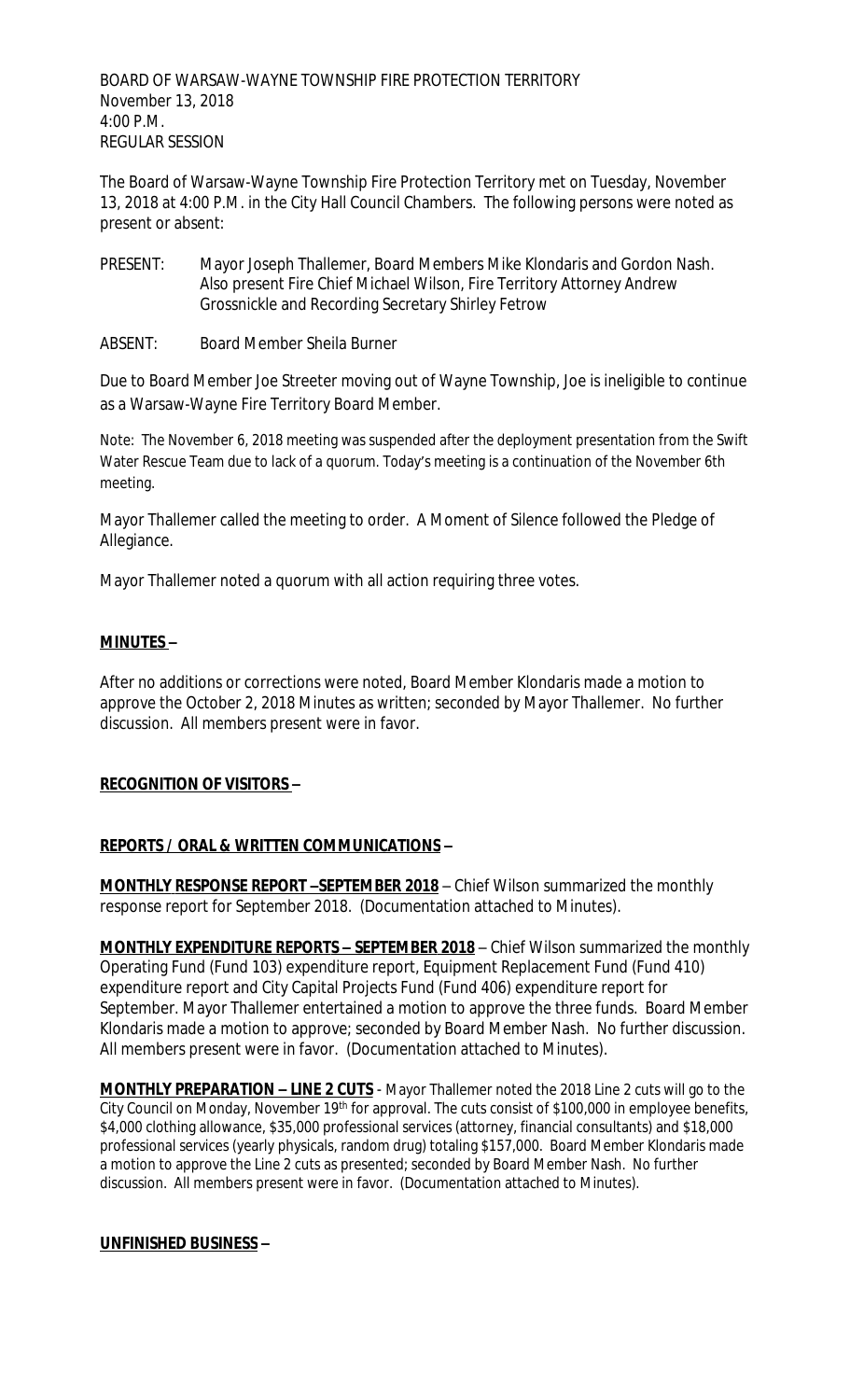### **NEW BUSINESS –**

**INMAR RESCUE BOAT - SUPPORT TO PURCHASE** - Fire Chief Wilson brought before the Board information and recommendation to purchase an INMAR rescue boat. Chief Wilson indicated both the dive team and technical rescue team has brought to him the need for this boat. The rescue boat would replace the metal Jon boat with the recommendation that the Jon boat go to the Parks Department. The boat would be attached to the dive and confined space rescue unit housed at Station 1. Chief Wilson indicated that the Warsaw dive team would use this boat in conjunction with carrying divers from the pier or shore out to the location of where the individual was last observed and be a part of a three-boat team. Mayor Thallemer indicated he would like to table the approval to purchase for at least one month to get further information from the dive team in regards to the local needs. Mayor Thallemer entertained a motion to table the purchase of the INMAR rescue boat. Board Member Klondaris made a motion to table; seconded by Board Member Nash. All members present were in favor. No further discussion. Motion is tabled.

**PRO-AIR, INC. SERVICE AGREEMENT** - Chief Wilson noted this service agreement is in conjunction with the police department's service agreement and has been approved at the last Board of Works meeting. Mayor Thallemer entertained a motion to approve the agreement. Board Member Klondaris made a motion to approve; seconded by Board Member Nash. No further discussion or questions. All members present were in favor. Passed 3-0.

**COTTAGE WATCHMAN SECURITY SYSTEMS AGREEMENT FOR STATION 3** - Chief Wilson noted that a fire suppression system was installed at Station 3 which requires installation of a monitoring system. Chief Wilson indicated he checked with the company that did the install and with a local vendor, Cottage Watchman Security Systems, and Cottage Watchman provided a better price. If approved, this Agreement will go to the Board of Works on Friday, November 16<sup>th</sup>. Board Member Klondaris made a motion to approve; seconded by Board member Nash. No further discussion. All members present were in favor. Passed 3-0.

**SAFE HAVEN BABY BOX** - Mayor Thallemer stated he had been approached by a group to find a location at one of the fire stations for a Safe Haven Baby Box. According to Mayor Thallemer, several have been installed in the State of Indiana. The group that presented the request to Mayor Thallemer has raised the necessary funds and there is no cost to the City of Warsaw. Mayor Thallemer raised the question as to the best location to install the baby box. Fire Chief Wilson indicated it is his and the Battalion Chiefs' recommendation to install the baby box in the west wall at Station 2 on Center Street. Chief Wilson noted that an alarm system is built into the box and it would be Chief Wilson's recommendation that the notification goes to Central Dispatch.

Fire Territory Attorney Grossnickle indicated through a state statute fire departments can be immune from civil liability, under certain stipulations, for an act or omission relating to the operation of the device unless the act or omission constitutes gross negligence or willful conduct. The following stipulations would apply: located at a fire department staffed by an emergency medical service provider 24/7, located in a conspicuous area visible to staff, and includes a dual alarm system that is tested once a month to insure the alarm system is in proper working order. Chief Wilson indicated department members are Advanced EMT's and location of the box would be in the day room which would be visible to staff at all times. Chief Wilson also indicated testing the alarm system could be included in the weekly equipment check protocol.

Mayor Thallemer questioned if it would be useful to have an MOU that spells out the expectations as to who is responsible for testing the alarm system and making sure it is operational. Mayor Thallemer asked if there was a maintenance agreement that is part of the \$10,000 installation cost. Chief Wilson feels the responsibility of maintaining the alarm system would fall back on the fire department. Mayor Thallemer asked for input from the Board Members to give their recommendation on the box location today and before a final decision would be made recommends the group that approached Mayor Thallemer attend a board meeting before the unit is installed to give their expectations of us and our expectations of them. Mayor Thallemer entertained a motion for approval of the baby box location at Station 2 and willingness to move forward with this project subject to an agreement that spells out the rights and responsibilities. Board Member Klondaris made a motion to approve; seconded by Board Member Nash. No further discussion or questions. All members present were in favor. Passed 3-0. Chief Wilson will contact the group and have them contact the Mayor's Office with a contract/agreement prior to the December 4<sup>th</sup> meeting. (Documentation attached to Minutes).

## **TRAVEL REQUESTS** –

Chief Wilson gave a brief overview of the travel request presented for approval. Mayor Thallemer entertained a motion to approve. Board Member Nash made a motion to approve;